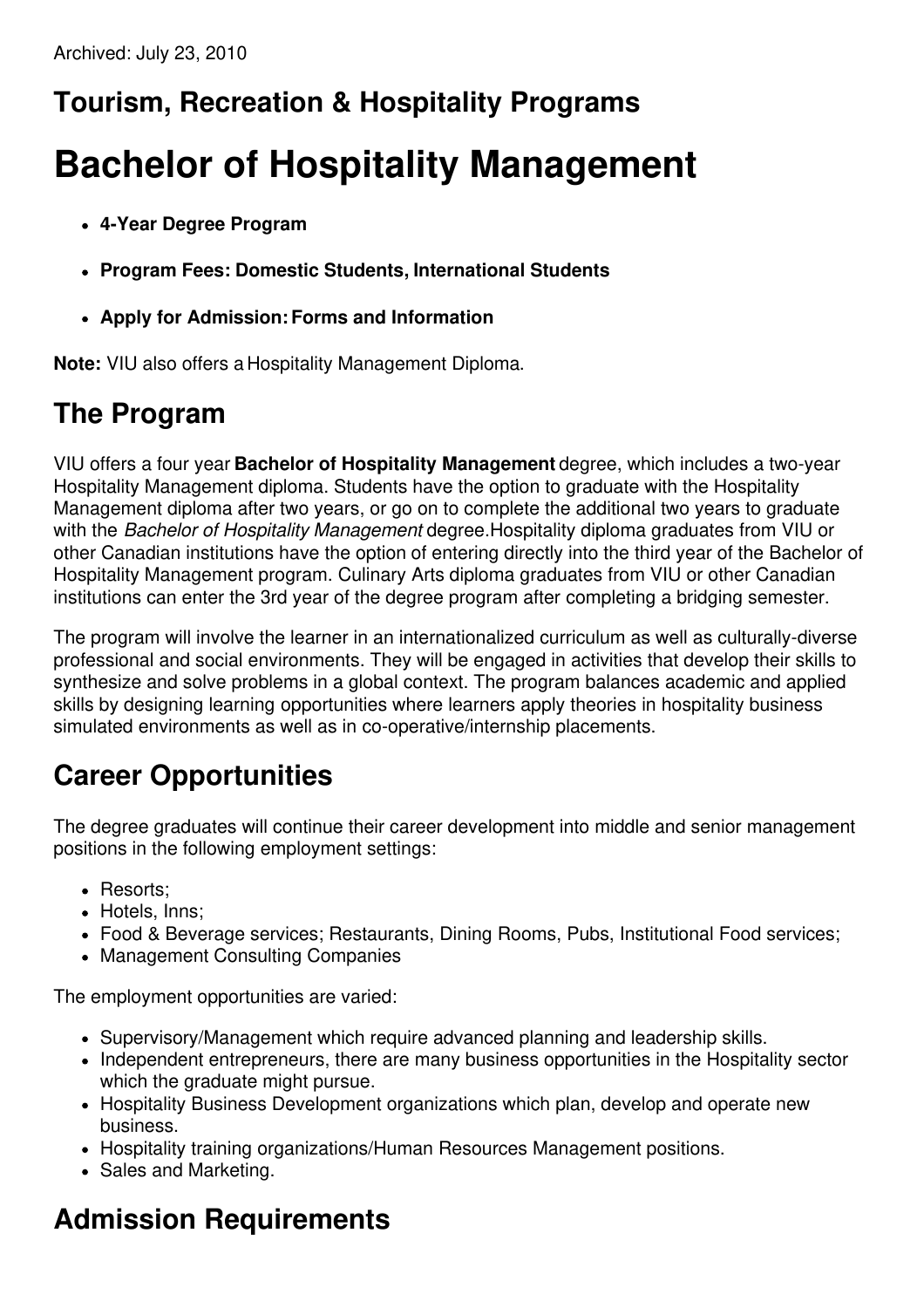Students must apply for the degree program after successfully completing the Hospitality Management diploma program. Admission to the third year of the program is limited.

- General admission requirements apply.
- Prospective students must hold a minimum "C+" average grade for their completed diploma, with a minimum "C" grade in individual courses.
- Letter of support from faculty at the sending institution.

## **Admission Following Culinary Arts Diploma**

Culinary Arts diploma graduates may apply to the Bachelor of Hospitality Management program and will be enrolled in a bridging option to prepare for entry into the 3rd year of the Hospitality Management degree.

## **Transfer from other Institutions**

Students wishing to transfer to VIU, after completing two-year diploma programs in Hospitality, Resort Management or Administration, will be considered for block transfer into the third year of the program.

**Note:** Students should consult with theProgram Degree Advisor upon admission to the program.

## **Start Date and Application Deadline**

The program starts in September and a limited intake in January. Applications are accepted between November 15 and March 31. For further information regarding late applications, program contacts, and scheduled information sessions check the Program Availability List.

## **Continuing Requirements/Minimum Sessional Grade Point Average**

Students must maintain an average "C+", with a minimum "C" grade in any individual course in the program, and perform satisfactorily in work placement activity.

Students who fail to maintain these standards will be placed on academic probation for the following academic year. If the standards are not attained during the probationary year, the student will be asked to withdraw from the program for a minimum period of one academic year. The student may apply for probationary re-instatement after the withdrawal period, subject to available space.

## **Degree Completion**

The expected, normal time required to complete the degree program (years 3 and 4) will be two years for full-time students. Part-time students who may require a longer time to complete the program are encouraged to apply, as the department is committed to the provision of coursework through a variety of alternative methods (Prior Learning Assessment, online, evening, short intensive sessions).

#### **Prior Learning Assessment**

Students who have gained required skills, knowledge and competencies taught in the degree program in the Hospitality Industry may consider seeking recognition and assessment of their prior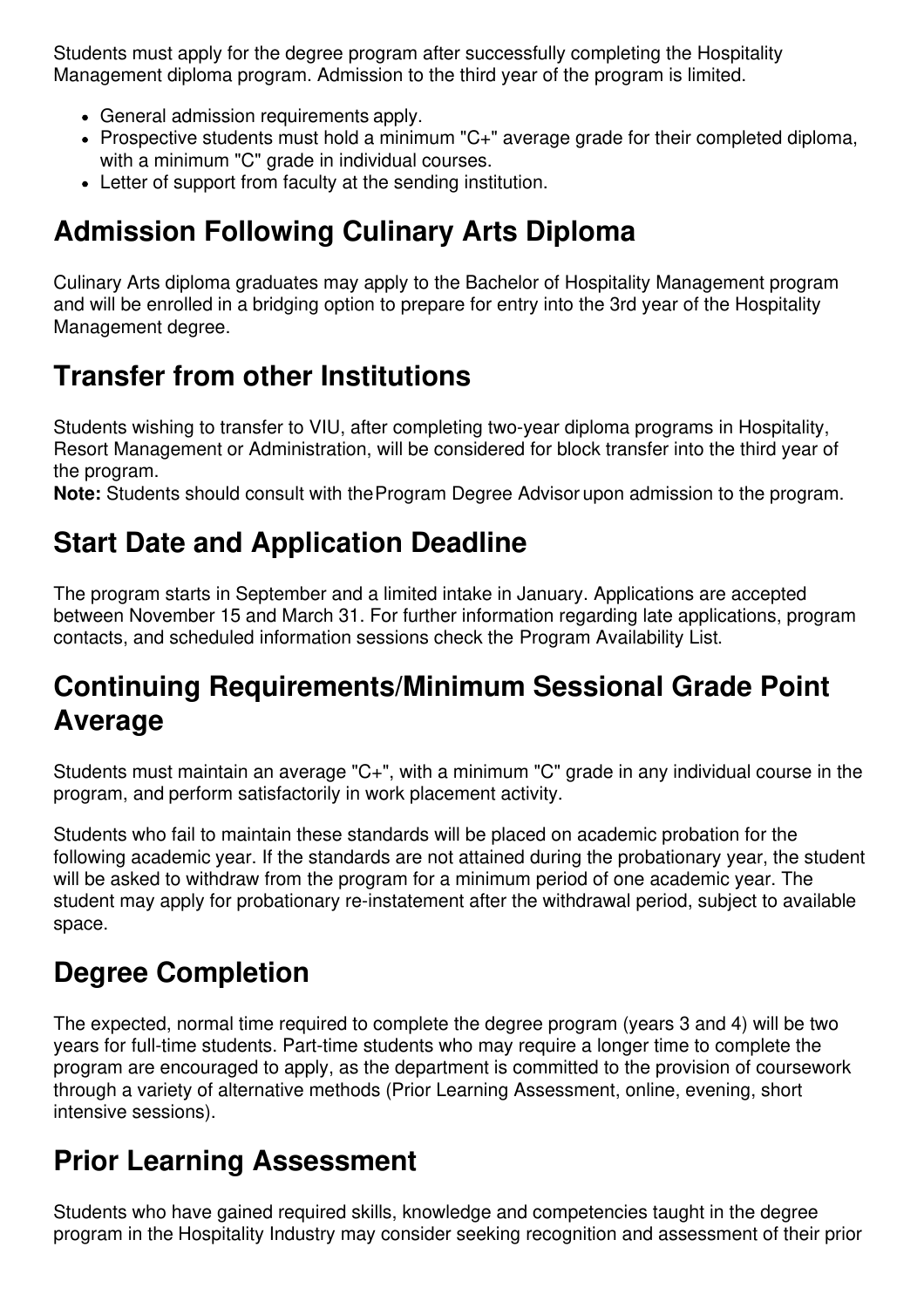learning. Students who are successful in demonstrating prior learning to the extent required by the faculty will be granted appropriate credit toward the degree.

## **Work Placement Opportunities**

Students in the third year of the degree will participate in either a Co-operative Education work term or an Internship. In order to receive a Co-operative Education designation, transfer students must have successfully completed two Co-op work terms in their diploma activity. Participation in the third Co-op work term is based on availability of space and academic performance with a minimum 3.0 ("B") grade point average.

#### **Special Expenses**

Co-op Fees are due during the second month of each work term.

*All fees and costs are subject to change without prior notice*

## **Program Outline**

The Hospitality Management Degree students, during the third and fourth year, are required to complete the following courses:

- 12 required Hospitality/Tourism courses;
- 2 Liberal Studies courses;
- 3 upper-level Business/Management electives;
- 3 open electives;
- Co-operative education placement or Internship.

| <b>YEAR3</b>                              | <b>Credits</b> |
|-------------------------------------------|----------------|
| HOSP 311 - (Consumer Behaviour)           | 3              |
| HOSP 330 - (Strategic Revenue Management) | 3              |
| TRMT 351 - (Statistical Methods)          | 3              |
| TRMT 353 - (Community Development)        | 3              |
| TRMT 357 - (Applied Research Methods)     | 3              |
| Electives:                                |                |
| <b>Liberal Studies</b>                    | 6              |
| Upper-level Faculty of Management         | 3              |
| <b>General electives</b>                  | 6              |
| <b>Total Credits</b>                      | 30             |

| TRMT 309A - (Co-operative Placement) |  |
|--------------------------------------|--|
| ∣ or                                 |  |
| TRMT 309B - (Internship Placement)   |  |